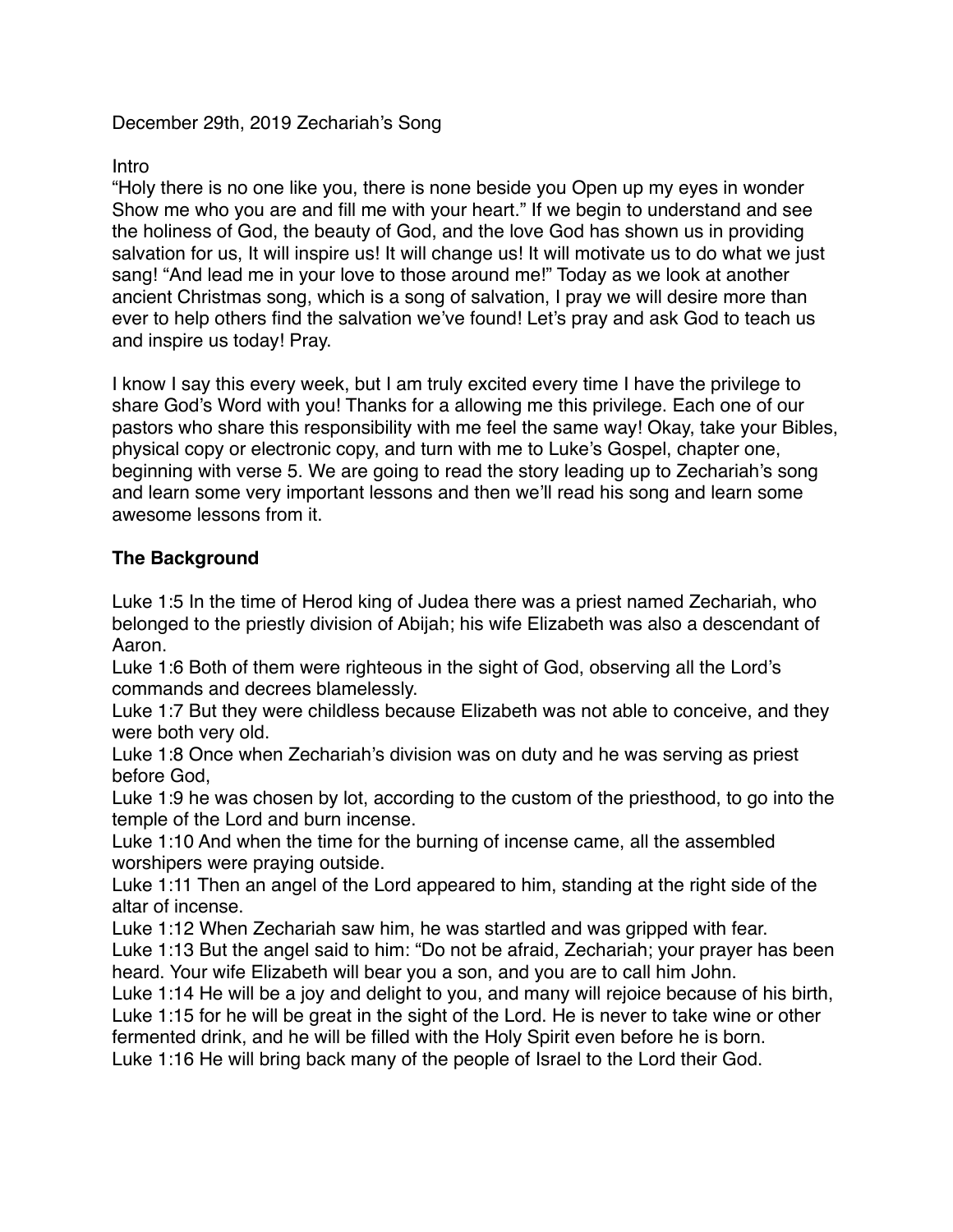Luke 1:17 And he will go on before the Lord, in the spirit and power of Elijah, to turn the hearts of the parents to their children and the disobedient to the wisdom of the righteous —to make ready a people prepared for the Lord."

Luke 1:18 Zechariah asked the angel, "How can I be sure of this? I am an old man and my wife is well along in years."

Luke 1:19 The angel said to him, "I am Gabriel. I stand in the presence of God, and I have been sent to speak to you and to tell you this good news.

Luke 1:20 And now you will be silent and not able to speak until the day this happens, because you did not believe my words, which will come true at their appointed time."

Luke 1:21 Meanwhile, the people were waiting for Zechariah and wondering why he stayed so long in the temple.

Luke 1:22 When he came out, he could not speak to them. They realized he had seen a vision in the temple, for he kept making signs to them but remained unable to speak. Luke 1:23 When his time of service was completed, he returned home.

Luke 1:24 After this his wife Elizabeth became pregnant and for five months remained in seclusion.

Before we get to the rest of the story and the ancient Christmas Song, we must look at some of the very important lessons we can learn from the background leading up to Zechariah's song of salvation. One of the first lessons we can learn from the background of our story is this...

#### **Lesson: God has an amazing plan!**

Luke 1:13 But the angel said to him: "Do not be afraid, Zechariah; your prayer has been heard. Your wife Elizabeth will bear you a son, and you are to call him John.

God's plan was amazing for many reasons! First of all, Elizabeth was well beyond child bearing years, and even though she and Zechariah had desired a child they had never been able to have a child. Some would have said they didn't have enough faith. Others would have surmised they had done some evil thing and God couldn't bless them. Neither was true! In fact Luke said this about them...

Luke 1:6 Both of them were righteous in the sight of God, observing all the Lord's commands and decrees blamelessly.

Sometimes, when it seems things aren't going so good, God may be doing something we can't yet see or understand, but hold on, God has an amazing plan for your life no matter your circumstances!!

#### **Lesson: God will go through amazing lengths to make His plan happen!**

Zechariah, who belonged to the priestly division of Abijah, "*just happened*" to be on duty on this particular day, this particular year. Why do I mention this? Listen to these words from theologian Malcolm O. Tolbert: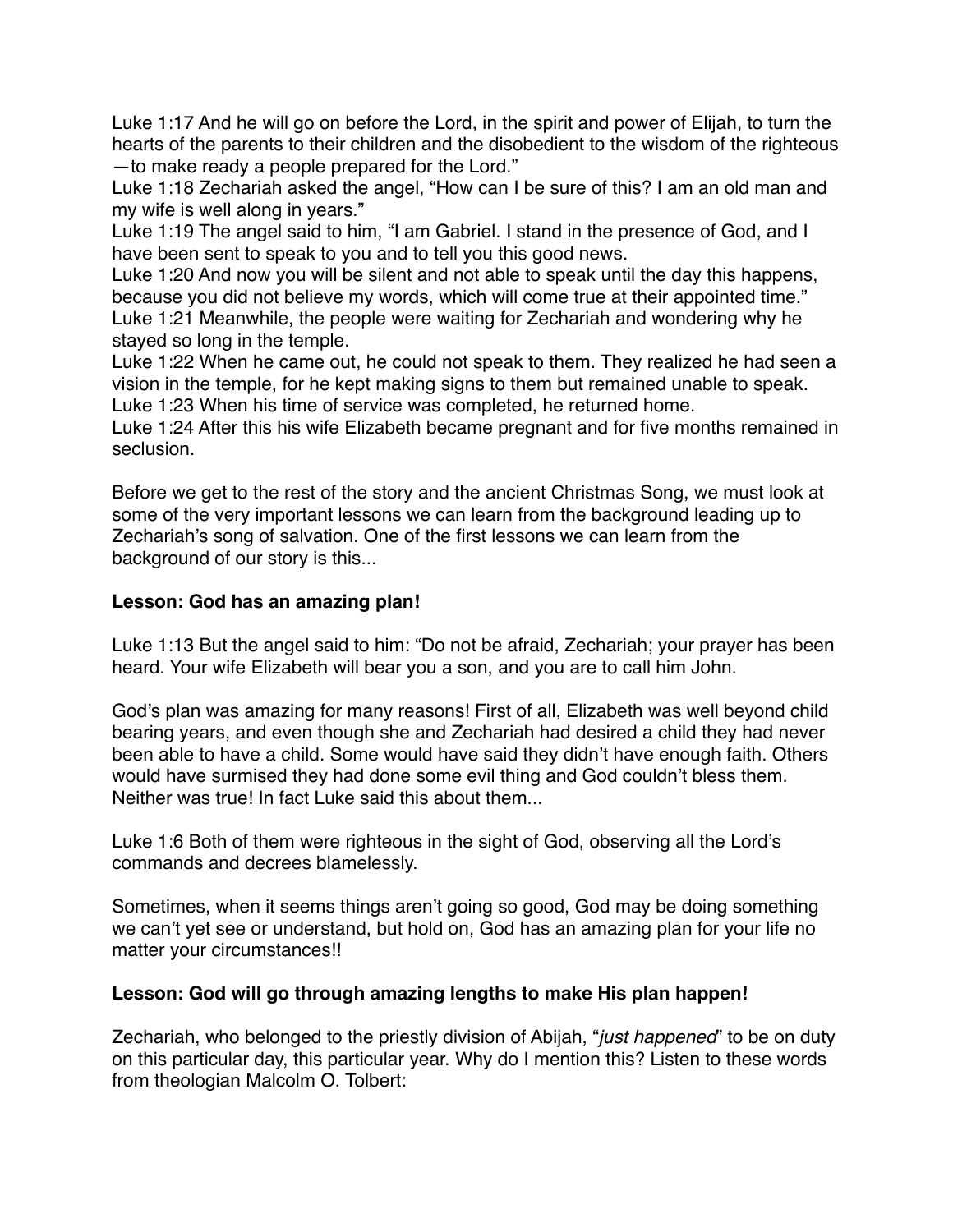"Priest in Palestine were divided into 24 divisions, Abijah's being the eighth of these (1 Chron. 24:10). According to some estimates, there were approximately 20,000 priest in Palestine at this time. Each of the 24 divisions ministered in the Temple for one week twice during the year. Since there were hundreds of priests in a division, they were chosen by lot to officiate at certain rituals. Such a privilege as the burning of incense, which took place daily morning and evening, would fall to the lot of a given priest no more than once during his lifetime."

God worked the details out so that Zechariah could be on duty at this pivotal and strategic time in his life and in the life of the Israelites! Amazing! The Angel of The Lord was going to appear inside of the temple with an extremely important announcement for Israel and Zechariah needed to be the one to receive it!

# **Lesson: God's plan may not make any sense to us at first sight!**

Luke 1:11 Then an angel of the Lord appeared to him, standing at the right side of the altar of incense.

Luke 1:12 When Zechariah saw him, he was startled and was gripped with fear.

Folks, I've never had an angel stand before me and bring me a message directly from God, but there have been numerous times when I've been praying about God's will for my life and God speaks to me through His Word and there have been times when it was a bit scary. Like when He called me out of music ministry to pastor a church, or when He called me to leave a large church just outside of Birmingham, AL, to come plant a church from scratch in Slidell, LA. Do you know what I did in both situations? I cried out to God for leadership and discernment. I didn't want to make the wrong decision. The Psalmist puts it this way...

Psa 119:169 May my cry come before you, O LORD; give me understanding according to your word.

Psa 119:170 May my supplication come before you; deliver me according to your promise.

Psa 119:171 May my lips overflow with praise, for you teach me your decrees.

Psa 119:172 May my tongue sing of your word, for all your commands are righteous.

Psa 119:173 May your hand be ready to help me, for I have chosen your precepts.

Psa 119:174 I long for your salvation, O LORD, and your law is my delight.

Psa 119:175 Let me live that I may praise you, and may your laws sustain me.

# **Lesson: God's plan needs to be trusted!**

You might wonder the difference between Mary and Zechariah concerning their responses to the angel of the Lord. Zechariah looses his voice because of his response, but Mary did not. The difference may seem very small and minute, but it is important. Mary was told she was going to have a child and she asked this question:

"How will this be, since I am a virgin?"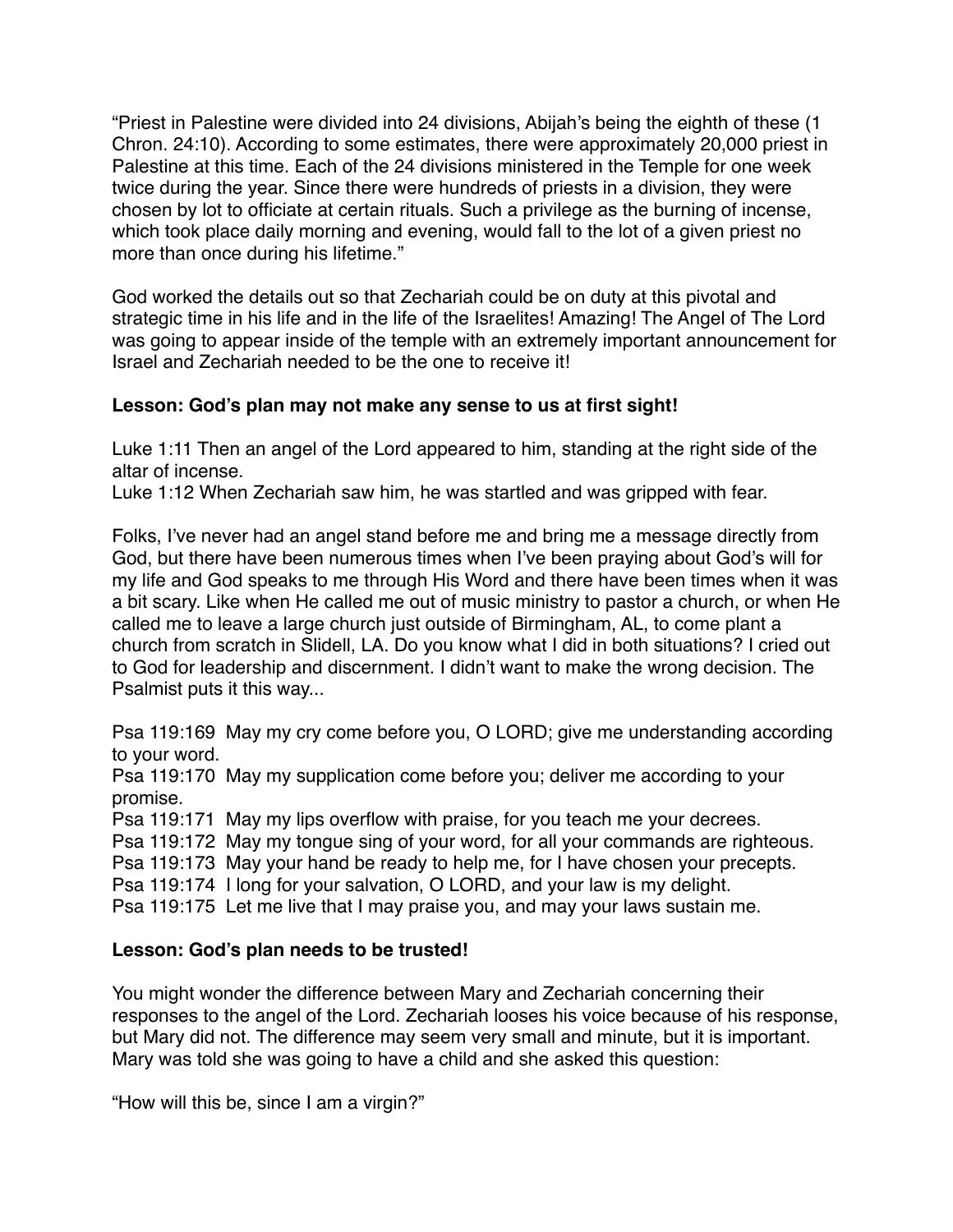In other words, she didn't question whether or not it would happen, but how it would happen.

On the other hand, when Zechariah was told that his wife, Elizabeth, would have a son, Zechariah asked the angel…

"How can I be sure of this? I am an old man and my wife is well along in years."

Zechariah's question was different. He wanted proof the angel was telling him the truth!

When we are studying God's Word we must remember the advice of the writer of Proverbs...

Prov 3:5 Trust in the LORD with all your heart and lean not on your own understanding; Prov 3:6 in all your ways acknowledge him, and he will make your paths straight. Prov 3:7 Do not be wise in your own eyes; fear the LORD and shun evil.

Great wisdom when it comes to God's plans for our lives!

Now let's skip down to verse 57 in our text. We read the other verses last week with Mary's Song.

Luke 1:57 When it was time for Elizabeth to have her baby, she gave birth to a son. Luke 1:58 Her neighbors and relatives heard that the Lord had shown her great mercy, and they shared her joy.

Luke 1:59 On the eighth day they came to circumcise the child, and they were going to name him after his father Zechariah,

Luke 1:60 but his mother spoke up and said, "No! He is to be called John."

Luke 1:61 They said to her, "There is no one among your relatives who has that name."

Luke 1:62 Then they made signs to his father, to find out what he would like to name the child.

Luke 1:63 He asked for a writing tablet, and to everyone's astonishment he wrote, "His name is John."

Luke 1:64 Immediately his mouth was opened and his tongue set free, and he began to speak, praising God.

Luke 1:65 All the neighbors were filled with awe, and throughout the hill country of Judea people were talking about all these things.

Luke 1:66 Everyone who heard this wondered about it, asking, "What then is this child going to be?" For the Lord's hand was with him.

Zechariah's Song

Luke 1:67 His father Zechariah was filled with the Holy Spirit and prophesied: Luke 1:68 "Praise be to the Lord, the God of Israel because he has come to his people and redeemed them.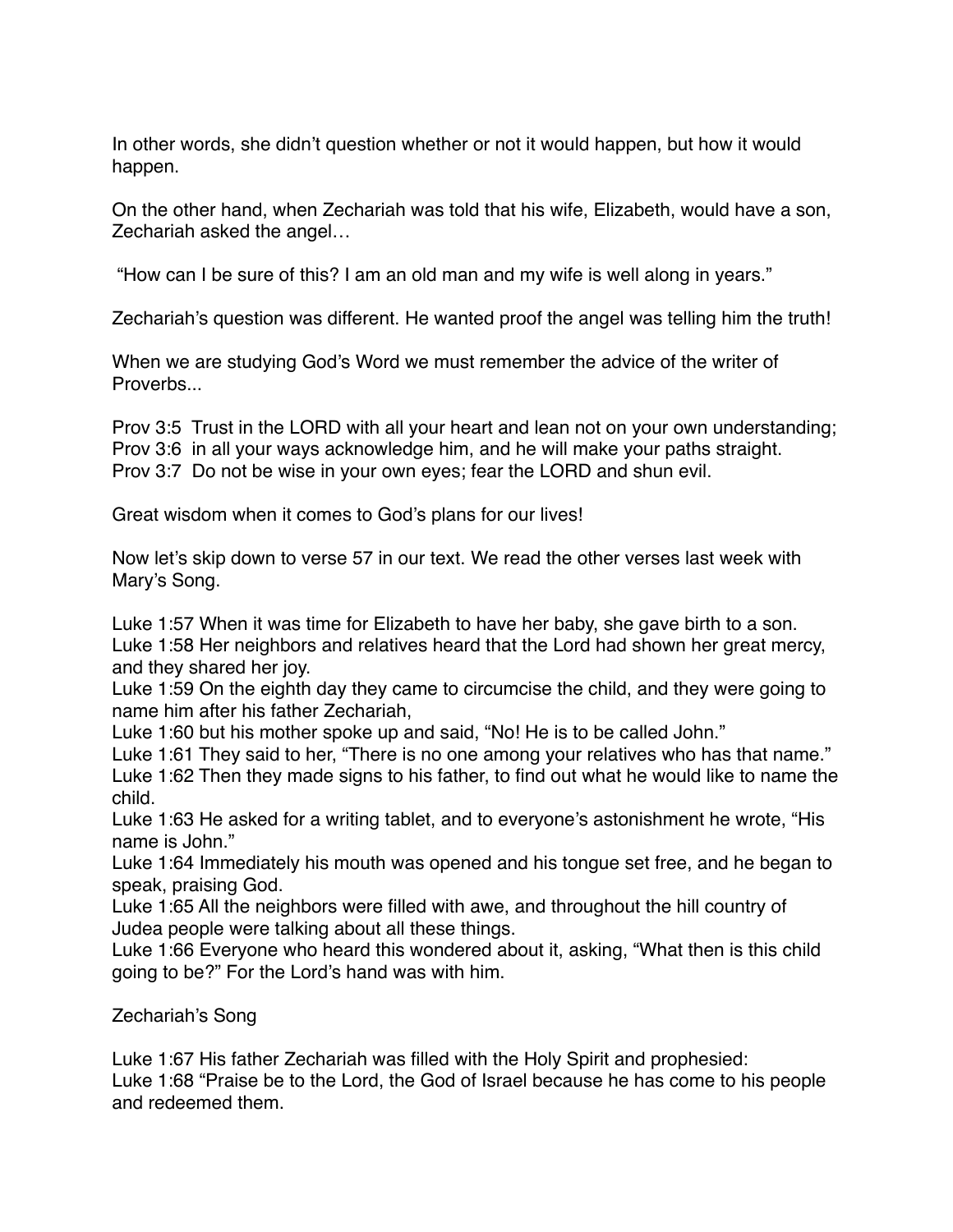Luke 1:69 He has raised up a horn of salvation for us

in the house of his servant David

Luke 1:70 (as he said through his holy prophets of long ago),

Luke 1:71 salvation from our enemies and from the hand of all who hate us—

Luke 1:72 to show mercy to our ancestors and to remember his holy covenant,

Luke 1:73 the oath he swore to our father Abraham:

Luke 1:74 to rescue us from the hand of our enemies, and to enable us to serve him without fear

Luke 1:75 in holiness and righteousness before him all our days.

Luke 1:76 And you, my child, will be called a prophet of the Most High; for you will go on before the Lord to prepare the way for him,

Luke 1:77 to give his people the knowledge of salvation

through the forgiveness of their sins,

Luke 1:78 because of the tender mercy of our God, by which the rising sun will come to us from heaven

Luke 1:79 to shine on those living in darkness and in the shadow of death, to guide our feet into the path of peace."

Luke 1:80 And the child grew and became strong in spirit; and he lived in the wilderness until he appeared publicly to Israel.

I don't know the melody to Zechariah's ancient Christmas Song, but I can tell you this, the lyrics are Amazing and Awesome and the reason why is obvious, Zechariah was filled with the Holy Spirit! Zechariah had had 9 months to be silent and just listen to God! I sometimes think, maybe if I did less talking and more listening! I believe Zechariah had pondered, meditated and asked God to teach him everything he could learn about what the angel of the Lord had prophesied to him, what it meant and it's implications. Obviously, God had answered his prayer and his lyrics have so much to teach us!

# **Lesson: Praise God for taking the initiative in our Salvation**

Zechariah Sang...

Luke 1:68 "Praise be to the Lord, the God of Israel because he has come to his people and redeemed them.

Did you know this is what Moses did after God saved his people from the hand of Pharaoh? Listen...

Exo 15:1 Then Moses and the Israelites sang this song to the LORD: "I will sing to the LORD, for he is highly exalted. The horse and its rider he has hurled into the sea. Exo 15:2 The LORD is my strength and my song; he has become my salvation. He is my God, and I will praise him, my father's God, and I will exalt him. Exo 15:3 The LORD is a warrior; the LORD is his name.

And Paul puts it this way in Romans...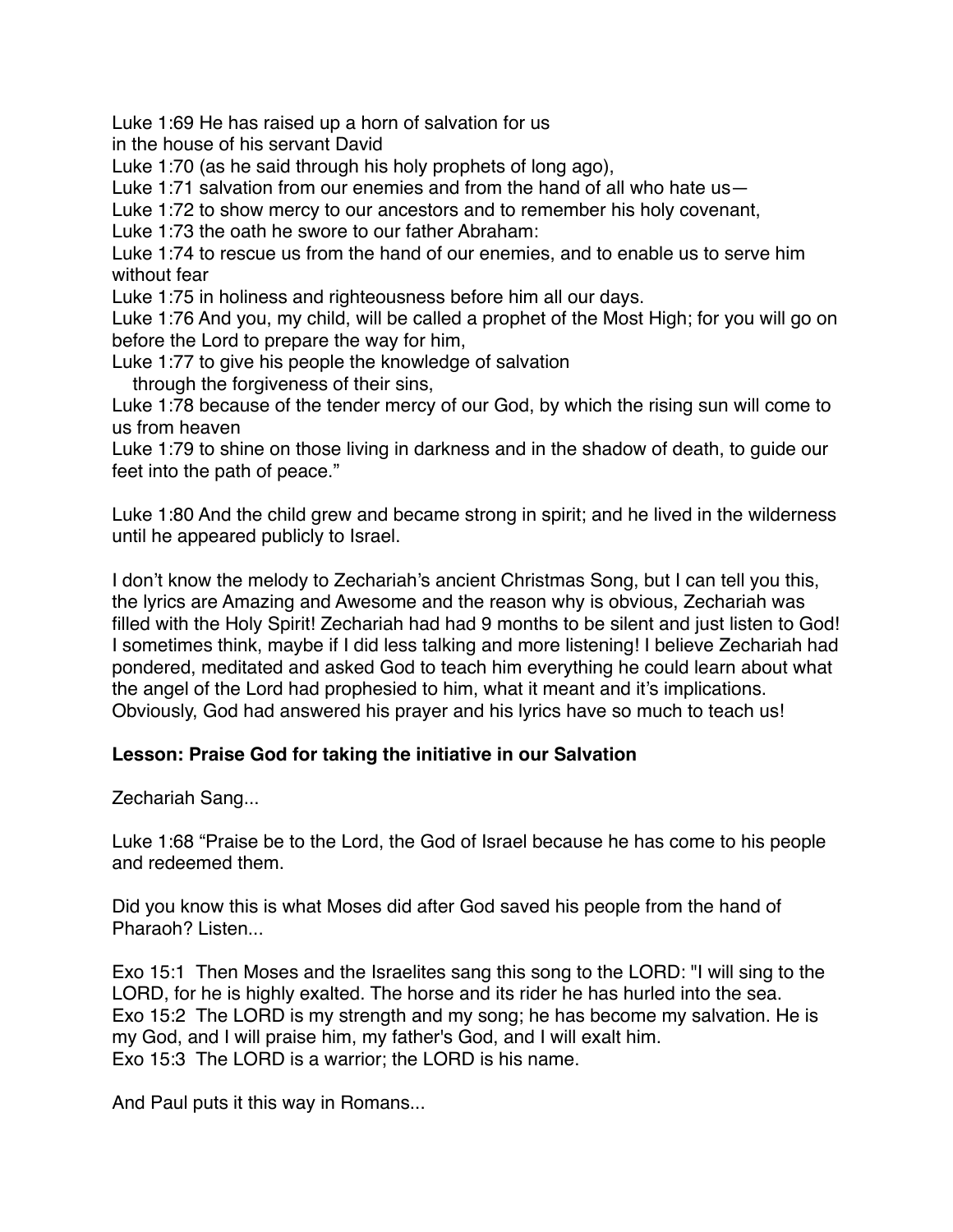Rom 3:21 But now a righteousness from God, apart from law, has been made known, to which the Law and the Prophets testify.

Rom 3:22 This righteousness from God comes through faith in Jesus Christ to all who believe. There is no difference,

Rom 3:23 for all have sinned and fall short of the glory of God,

Rom 3:24 and are justified freely by his grace through the redemption that came by Christ Jesus.

Rom 3:25 God presented him as a sacrifice of atonement, through faith in his blood. He did this to demonstrate his justice, because in his forbearance he had left the sins committed beforehand unpunished--

Rom 3:26 he did it to demonstrate his justice at the present time, so as to be just and the one who justifies those who have faith in Jesus.

Rom 3:27 Where, then, is boasting? It is excluded. On what principle? On that of observing the law? No, but on that of faith.

# **Lesson: Jesus has become our Horn of Salvation to save us from our enemies**

Zechariah Sang...

Luke 1:69 He has raised up a horn of salvation for us

in the house of his servant David

Luke 1:70 (as he said through his holy prophets of long ago),

Luke 1:71 salvation from our enemies and from the hand of all who hate us-

Satan is our enemy! Sin is Satan's tool to bind us, chain us, and keep us from living the righteous and meaningful life God has for us! The world many times hates us, because we are a light that exposes their wickedness and a voice that calls out the wickedness and injustice. They don't like that, so they may try to extinguish the light and silence the voices! But here's the beauty of Jesus being our horn of salvation. Because the horn of an animal was it's weapon to defend against its enemies, it was used as a symbol of power and was used in the Old and New Testament as a symbol of God's power to save. Even the altar of burnt offerings in the Temple and Tabernacle had horn-like pieces built into its corners as a reminder of the Power of God to forgive and cleanse sin. People in fear of punishment could run to the tabernacle and hold on to the horns of the alter as a way to plead for forgiveness. We can run to Jesus for forgiveness, for protection from our enemies, and know that He is mighty to save! Listen to these words spoken in the Old Testament Book of Zephaniah...

Zep 3:15 The LORD has taken away your punishment, he has turned back your enemy. The LORD, the King of Israel, is with you; never again will you fear any harm. Zep 3:16 On that day they will say to Jerusalem, "Do not fear, O Zion; do not let your hands hang limp.

Zep 3:17 The LORD your God is with you, he is mighty to save. He will take great delight in you, he will quiet you with his love, he will rejoice over you with singing."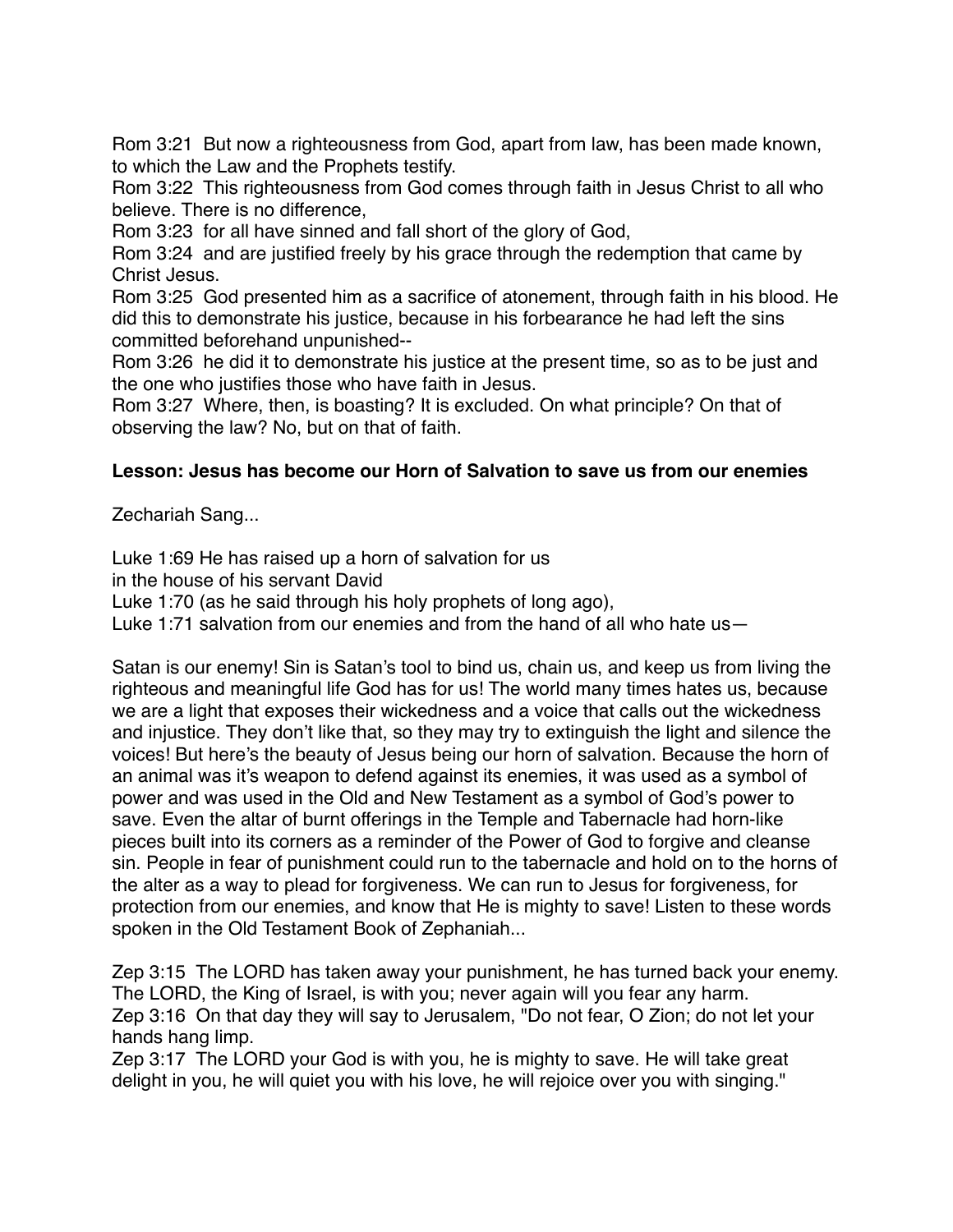#### **Lesson: Jesus is the fulfillment of the promises of God to His people**

Luke 1:72 to show mercy to our ancestors and to remember his holy covenant, Luke 1:73 the oath he swore to our father Abraham:

Next week we're going to begin our reading of the Bible together and our messages each week will be based on Scriptures you will be reading! For the first several weeks we will be looking at how God's promise prevails. Yes, I'll be talking about God's promise to provide salvation for His people, keeping His covenant with His people, and I believe you're going to be amazed at how the promise and prophecy of Jesus the Messiah is even found in the book of Genesis! You don't want to miss next week. But let me just give you a hint of Jesus being the fulfillment of the promises of God to His people, because Zechariah sang about it in his ancient Christmas song! When Peter and John were speaking to some of the very people responsible for the crucifixion of Jesus they mentioned the prophesies...

Acts 3:13 The God of Abraham, Isaac and Jacob, the God of our fathers, has glorified his servant Jesus. You handed him over to be killed, and you disowned him before Pilate, though he had decided to let him go.

Acts 3:14 You disowned the Holy and Righteous One and asked that a murderer be released to you.

Acts 3:15 You killed the author of life, but God raised him from the dead. We are witnesses of this.

And then in verse 17...

Acts 3:17 "Now, brothers, I know that you acted in ignorance, as did your leaders. Acts 3:18 But this is how God fulfilled what he had foretold through all the prophets, saying that his Christ would suffer.

Acts 3:19 Repent, then, and turn to God, so that your sins may be wiped out, that times of refreshing may come from the Lord,

Acts 3:20 and that he may send the Christ, who has been appointed for you--even Jesus.

And then down in verse 24

Acts 3:24 "Indeed, all the prophets from Samuel on, as many as have spoken, have foretold these days.

Acts 3:25 And you are heirs of the prophets and of the covenant God made with your fathers. He said to Abraham, 'Through your offspring all peoples on earth will be blessed.'

Acts 3:26 When God raised up his servant, he sent him first to you to bless you by turning each of you from your wicked ways."

#### **Lesson: We are rescued from our enemies for a divine reason**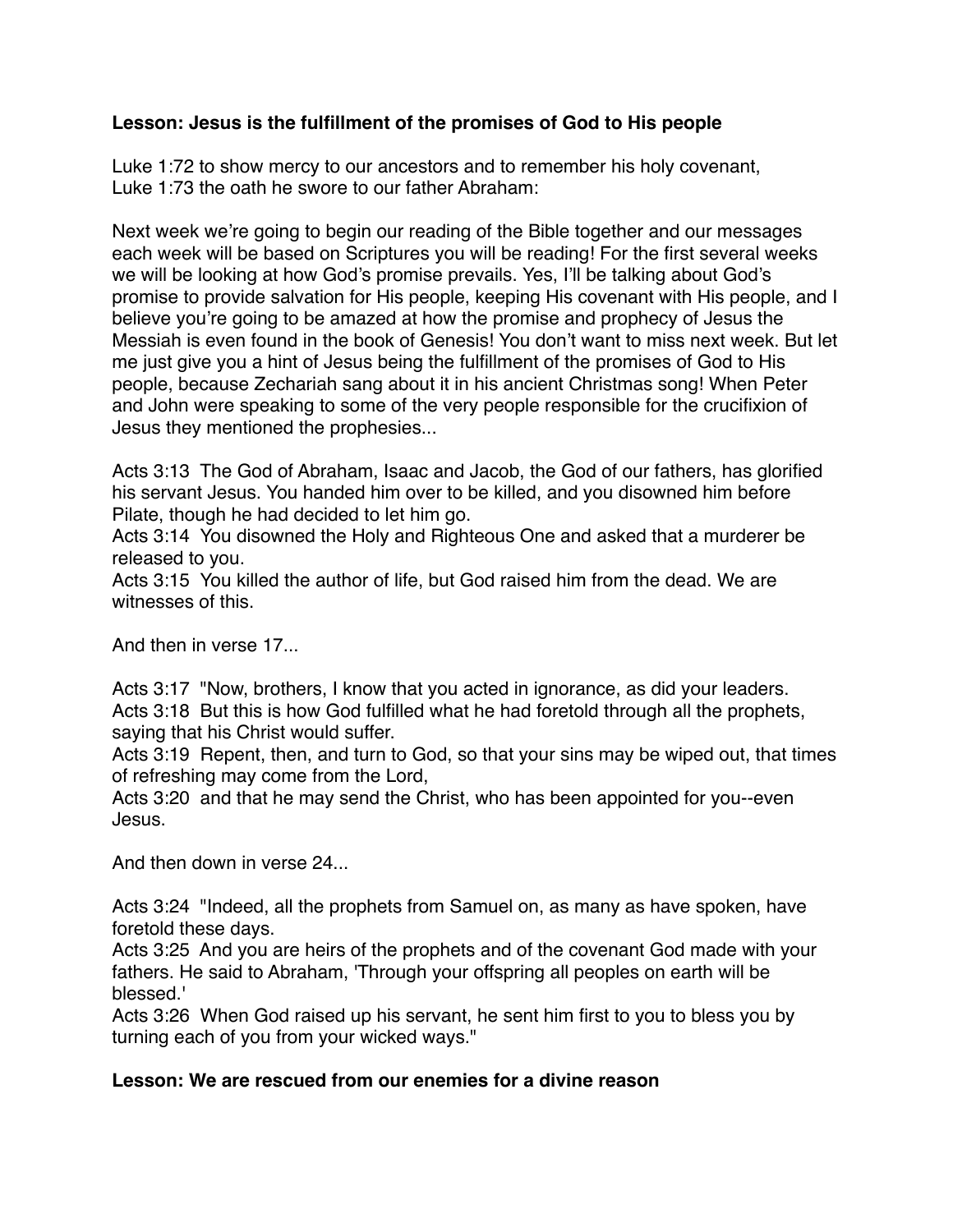Luke 1:74 to rescue us from the hand of our enemies, and to enable us to serve him without fear

Luke 1:75 in holiness and righteousness before him all our days

"To enable us to serve Him without fear, in holiness and righteousness before Him!" What a privilege and high honor!And I just can't think of a better passage to express this divine reason for our rescue...

1 Pet 1:13 Therefore, prepare your minds for action; be self-controlled; set your hope fully on the grace to be given you when Jesus Christ is revealed.

1 Pet 1:14 As obedient children, do not conform to the evil desires you had when you lived in ignorance.

1 Pet 1:15 But just as he who called you is holy, so be holy in all you do;

1 Pet 1:16 for it is written: "Be holy, because I am holy."

1 Pet 1:17 Since you call on a Father who judges each man's work impartially, live your lives as strangers here in reverent fear.

1 Pet 1:18 For you know that it was not with perishable things such as silver or gold that you were redeemed from the empty way of life handed down to you from your forefathers,

1 Pet 1:19 but with the precious blood of Christ, a lamb without blemish or defect. 1 Pet 1:20 He was chosen before the creation of the world, but was revealed in these last times for your sake.

1 Pet 1:21 Through him you believe in God, who raised him from the dead and glorified him, and so your faith and hope are in God.

# **Lesson: Like John the Baptist, we are to prepare the way for The Lord to give salvation to people**

Luke 1:76 And you, my child, will be called a prophet of the Most High; for you will go on before the Lord to prepare the way for him,

Luke 1:77 to give his people the knowledge of salvation through the forgiveness of their sins,

Luke 1:78 because of the tender mercy of our God, by which the rising sun will come to us from heaven

Luke 1:79 to shine on those living in darkness and in the shadow of death, to guide our feet into the path of peace."

Zechariah's ancient Christmas song seems to touch on all three of our goals for revival: Investing in our relationship with God, Identifying one person to share the love of Jesus with, and finding the way we can impact our world by serving God! Let me end with this passage which I pray will inspire you to prepare the way for The Lord to give salvation to people in desperate need of God's grace, mercy and love in 2020! Paul said...

Rom 1:14 I am obligated both to Greeks and non-Greeks, both to the wise and the foolish.

Rom 1:15 That is why I am so eager to preach the gospel also to you who are at Rome.